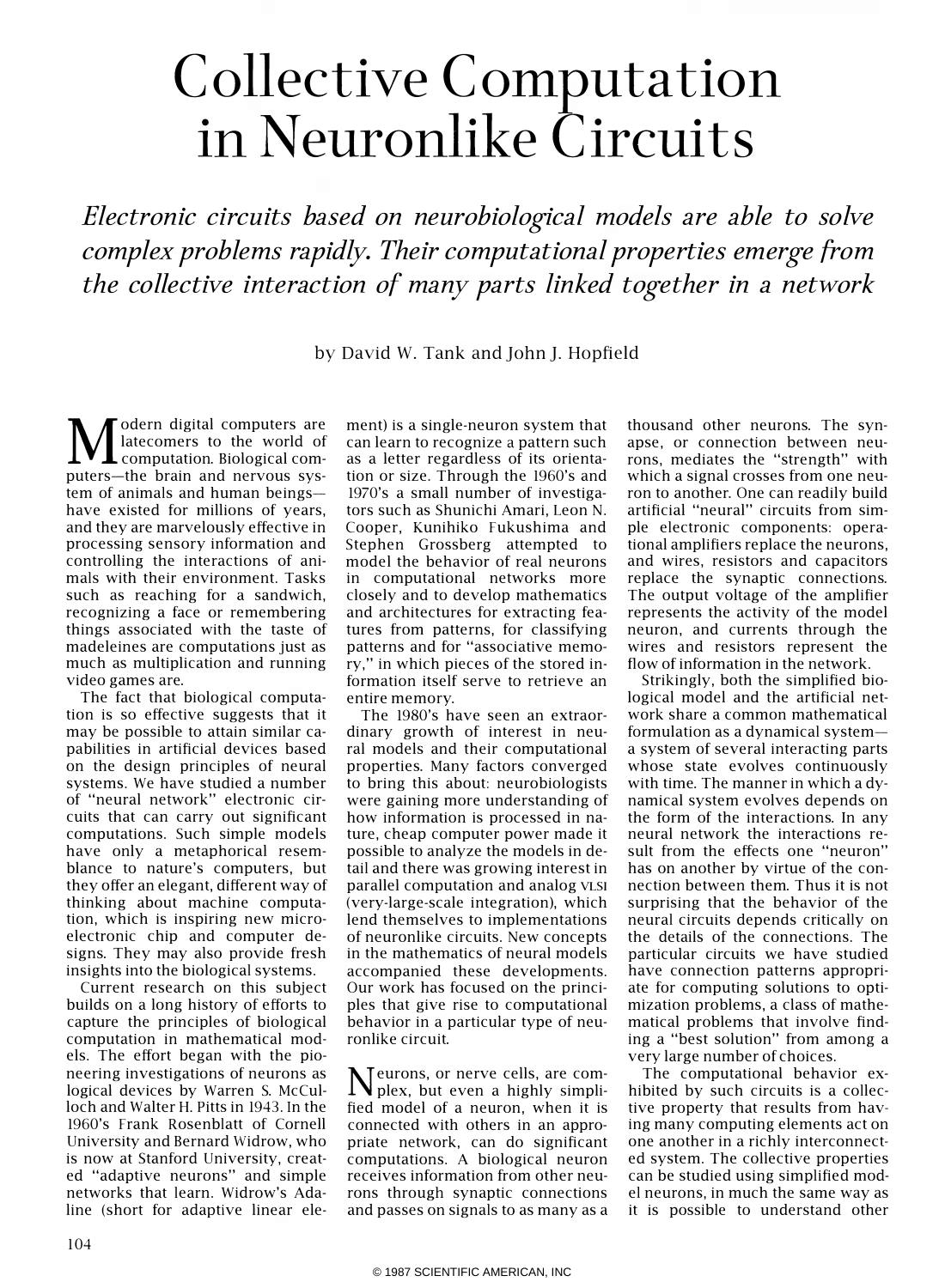large physical systems by greatly reducing the details of their basic components. For example, to study the origin of collective laws of fluid motion, one can simplify the description of complex molecular collisions and produce a tractable model that captures collective features such as temperature and viscosity. Similarly, in seeking to develop a tractable model of the computations carried out by a large number of model neurons, we de-emphasized the details of the processing that goes on at the level of the individual cells and synapses. By simplifying in this way, we were able to discover the general principles by which one can understand collective computation in these circuits.

I circuits work, it helps to take a o comprehend how collective very broad view of the essence of computation. Any computing entity,

whether it is a digital or analog device or a collection of nerve cells, begins with an initial state and moves through a series of changes to arrive at a state that corresponds to an "answer." The process can be pictured as a path, from initial state to answer, through the physical "configuration space" of the computer as it evolves with time. In a digital computer, for example, the configuration space is defined by the set of voltages for its devices. The input data and program provide initial values for these voltage settings, which change as the computation proceeds and eventually reach a final configuration, which is reported to an output device, such as a screen or a printer.

For any computer there are two critical questions: How does it determine the overall path? And how does it restore itself to that path when physical fluctuations and "noise"

cause the computation to drift hopelessly off course? In a digital computer the path is broken down into logical steps that are embodied in the computer's program. In addition, each computing unit protects against voltage fluctuations by treating a range of voltages, rather than just the exact voltage, as being equal to a nominal value; for example, signals between .8 volt and 1.2 volts can all be restored to 1.0 volt after each logical step in the computation.

In collective-decision circuits the process of computation is significantly different. The overall progress of the computation is determined not by step-by-step instructions but by the rich structure of connections among computing devices. Instead of advancing and then restoring the computational path at discrete intervals, the circuit channels or focuses it in one continuous process. These



COMPUTATIONAL ENERGY of a collective-decision circuit can be pictured as a landscape of hills and valleys. The connection pattern and other physical characteristics of the circuit determine its contours. The circuit computes by following a path that decreases the computational energy until the path reaches the bottom of a valley, just as a raindrop moves downhill to minimize its gravitational potential energy. The surface shown here could represent an associative memory, in which the valleys correspond to memories that are stored as associated sets of information (x's). If the circuit is started out with approximate or incomplete information, it follows a path downhill (colored arrow) to the nearest valley, which contains the complete information.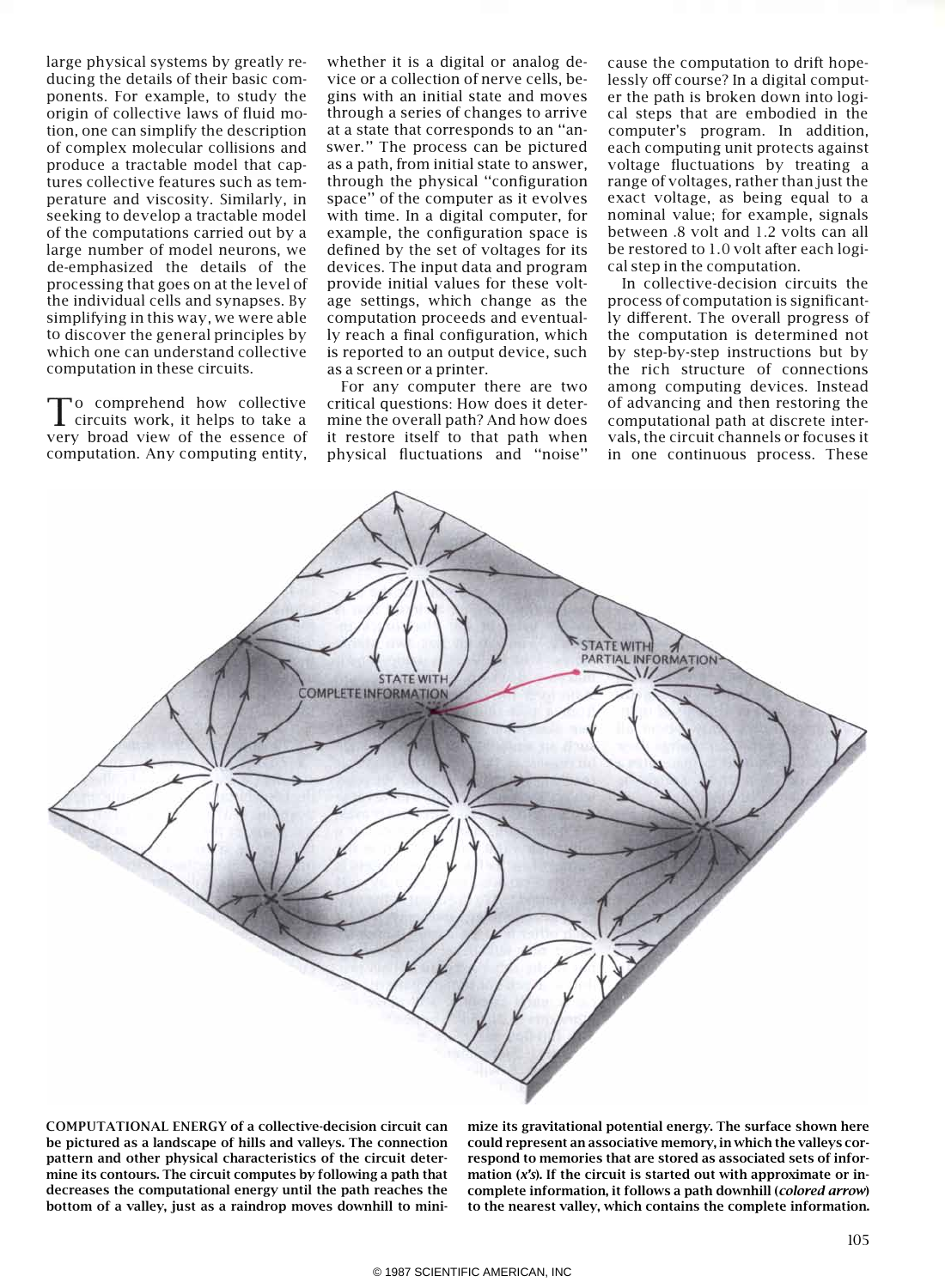

COMPUTATIONAL PATH describes how the physical state of a computer changes as it computes. In a digital computer the path is a sequence of discrete steps controlled by the lines of code in a computer program. After each step the computation is restored to the desired path (red line). In collective-decision circuits the computational path is continuously focused in a way determined by the pattern of connections in the circuit.

two styles of computation are rather like two different approaches by which a committee makes decisions. In a digital-computer-style committee the members vote yes or no in sequence; each member knows about only a few preceding votes and cannot change a vote once it is cast. In contrast, in a collective-decision committee the members vote together and can express a range of opinions; the members know about all the other votes and can change their opinions. The committee generates a collective decision, or what might be called a sense of the meeting.

 $\prod$  tion suggests that it might be parhe nature of collective computaticularly effective for problems that involve global interaction between different parts of the problem. We have designed circuits that perform this type of computation to solve certain optimization problems. A typical example is the task-assignment problem, which poses the question: If you have a certain number of assistants and a certain number of tasks, and each assistant does each task at a different rate, how should you assign the tasks so that the corresponding rates add up to the largest total rate? The neural-network circuit that can solve the problem has many interconnected amplifiers that process the data in parallel. It is able to follow the computational path to a solution rapidly. Because this is a rather complicated circuit, it is helpful to first examine some simple circuits that illuminate the basic principles of all such circuits.

The simplest example for the purpose is the flip-flop, a circuit that is widely used in the electronics industry. The circuit has two stable states-which give it its name-and it makes a decision by choosing one state over the other. It can be built from a pair of saturable amplifiers [see illustration on opposite page). In such an amplifier the output voltage increases as the input rises until it reaches a saturation level, beyond which it will not change. The reverse is also true: as the input decreases, the output falls until it saturates at a minimum value. In the flip-flop the output of each of the two amplifiers is inverted (that is, multiplied by  $-1$ ) and connected to the input of the other. The amplifiers mutually inhibit each other because a high output by either one will drive down the input of the other amplifier. This produces a self-consistent pattern, because each amplifier will drive the other one to be in the opposite state. The flip-flop therefore has two stable states: if amplifier A is putting out  $+1$ , then B will put out  $-1$ , and vice versa. The significant feature of this circuit is that the pattern of the connections is the key to its stability and determines the form of its stable states.

A seemingly remarkable feature of the flip-flop is that no matter what initial inputs are supplied to the circuit

when it is turned on, it will make a rapid trajectory to one of the stable states. To understand the phenomenon, picture what happens when a raindrop lands on a terrain of hills and valleys. The drop moves generally downhill until it ends up at the bottom of a nearby valley. The path taken is one in which the gravitational potential energy of the raindrop is continuously decreasing. Similarly, the flip-flop's trajectory is associated with a mathematical quantity we call the computational energy  $E$ , which can be visualized as a terrain on which the flip-flop's voltage state moves continuously downhill.

 $E$  is defined by an explicit mathematical formula that depends on the characteristics of the amplifiers, the strength of the excitatory and inhibitory connections between them, and any external inputs. For fixed inputs in a particular circuit, if  $E$  is calculated for each possible configuration of amplifier voltages, it defines a continuous surface. For the flip-flop  $E$ can be plotted on a three-dimensional graph [see illustration on opposite page). The surface contains two valleys near the voltage configurations  $(+1,-1)$  and  $(-1,+1)$ , which correspond to the two stable states. When the circuit is operating, the changing voltages will describe a downhill motion along the E surface, and eventually the circuit's configuration will come to rest at the bottom of one of the valleys.

The concept of the computational he concept of the computational standing many features of collectivedecision circuits. For example, modifications of the flip-flop circuit alter the shape of the  $E$  surface in well-defined ways. If the strengths of the inhibitory connections increase, the valleys become deeper in relation to the "neutral point," or saddle point, in the middle of the E surface. External sources of current also alter the contours of the surface; if a positive current is supplied to the input of one of the amplifiers, it will tend to drive the amplifier to the  $+1$  output state. The valley corresponding to this stable configuration will become deeper, and the change will be accompanied by an increase in the size of the "basin of attraction," the area within which any starting point will settle into the stable state at the bottom of the basin. If the external current is large enough, the basin of attraction will fill the entire flip-flop space, eliminating the valley corresponding to the other stable state and leaving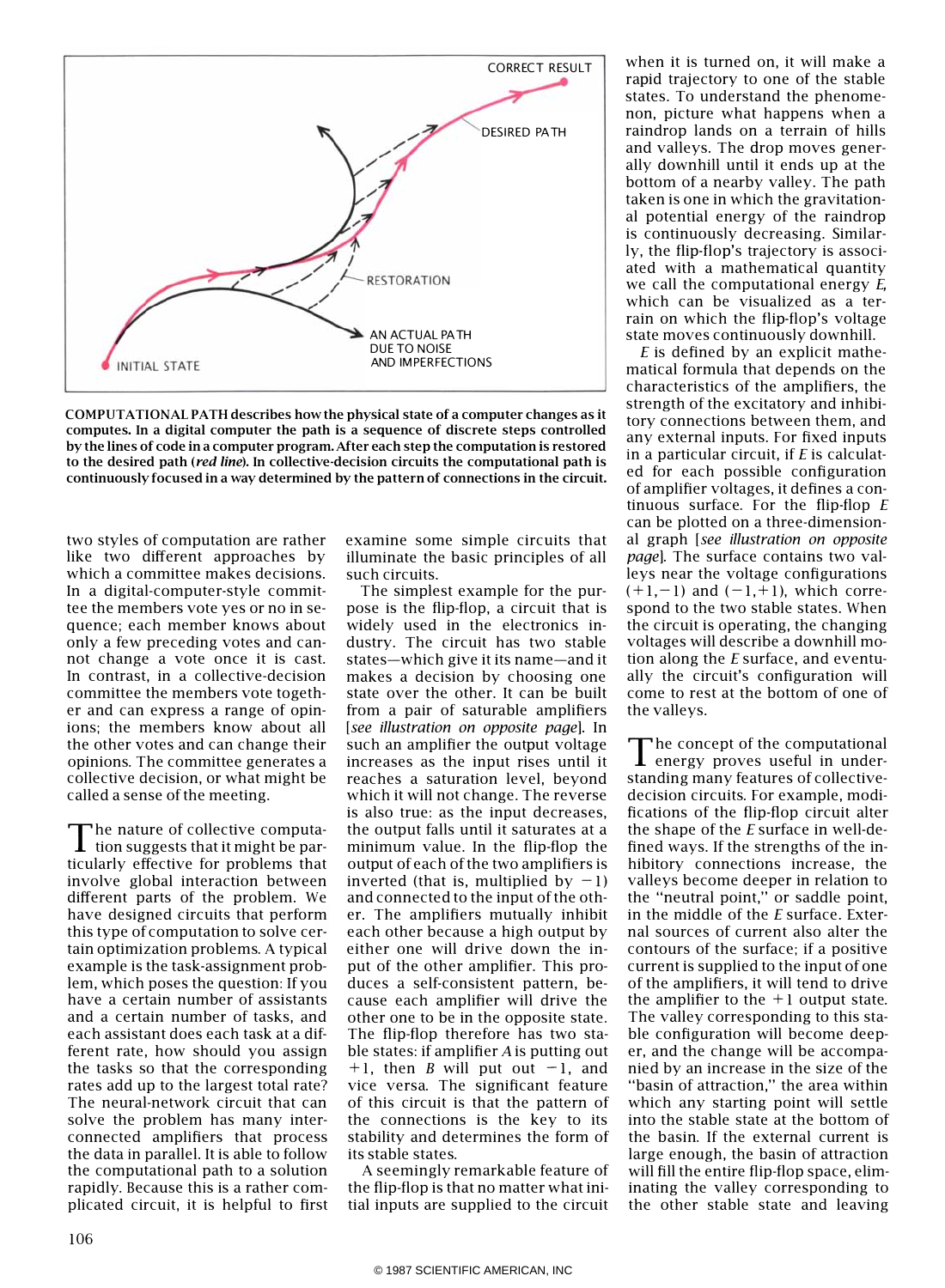only one stable state for the circuit.

The simple flip-flop circuit illustrates how the process of following the trajectory can be interpreted as a process of decision making. For example, the circuit can decide which of two numbers is larger if the amplifiers are given two external input currents that are proportional to the numbers. The amplifier with the larger input will then have a deeper valley at the stable state for which its output is  $+1$ , and its basin of attraction would expand to include the "neutral point." When the computation is begun by setting the voltages at this point, the circuit state would follow a downhill path to the deeper valley. When the circuit stabilizes, one can note which of the two amplifiers is in the  $+1$  state and so determine which number is the larger. For any pair of numbers the corresponding input currents will cause the  $E$ surface to change in an appropriate way, thereby ensuring that the path will lead to the correct answer.

For more complicated collectivedecision circuits the corresponding E surface acquires so many dimensions that it becomes impossible to draw. Nonetheless, one can understand the general features of the sur-



FLIP-FLOP CIRCUIT is built from two saturable amplifiers. In a saturable amplifier, as the input voltage increases or decreases, the output saturates at maximum and minimum voltages. The output can be normal or inverted  $(a)$ . A resistor connects the output of one amplifier to the input of the other; its resistance determines the strength of the connection. The normal output terminal (open circle) can be used to make an excitatory connection. In the flip-flop the inverted output terminal (filled circle) is employed instead to make inhibitory connections. A capacitor and a resistor are connected in parallel at each input to store the charge flowing to the terminal and produce an input voltage and to allow a discharge current to flow  $(b)$ . If the minimum and maximum outputs are  $+1$  and  $-1$  and amplifier A is saturated at  $+1$ , B's input will be driven down and B's output will saturate at  $-1$ .  $B$ 's output will in turn be inverted and drive up the input to  $A$ , thus keeping the output of  $A$  saturated at  $+1$ . The reverse situation, in which A is saturated at  $-1$  and Bat  $+1$ , is also stable. The configuration of the amplifier voltages is represented as a point on a two-dimensional plane  $(c)$ . Each axis represents the output of one of the amplifiers, from  $-1$  to  $+1$ . The circuit will always move to one of the two stable points near  $(+1,-1)$  and  $(-1,+1)$ , no matter what the initial voltages were. A third axis represents the value of the computational energy  $E$  for each voltage configuration  $(d)$ . The two stable points appear as valleys in the  $E$  surface. The edges of the surface rise steeply, because it is impossible to exceed the minimum and maximum outputs. If an external current is given to one of the amplifiers, this will deepen the valley that corresponds to that amplifier's be ng in the  $+1$  state (e).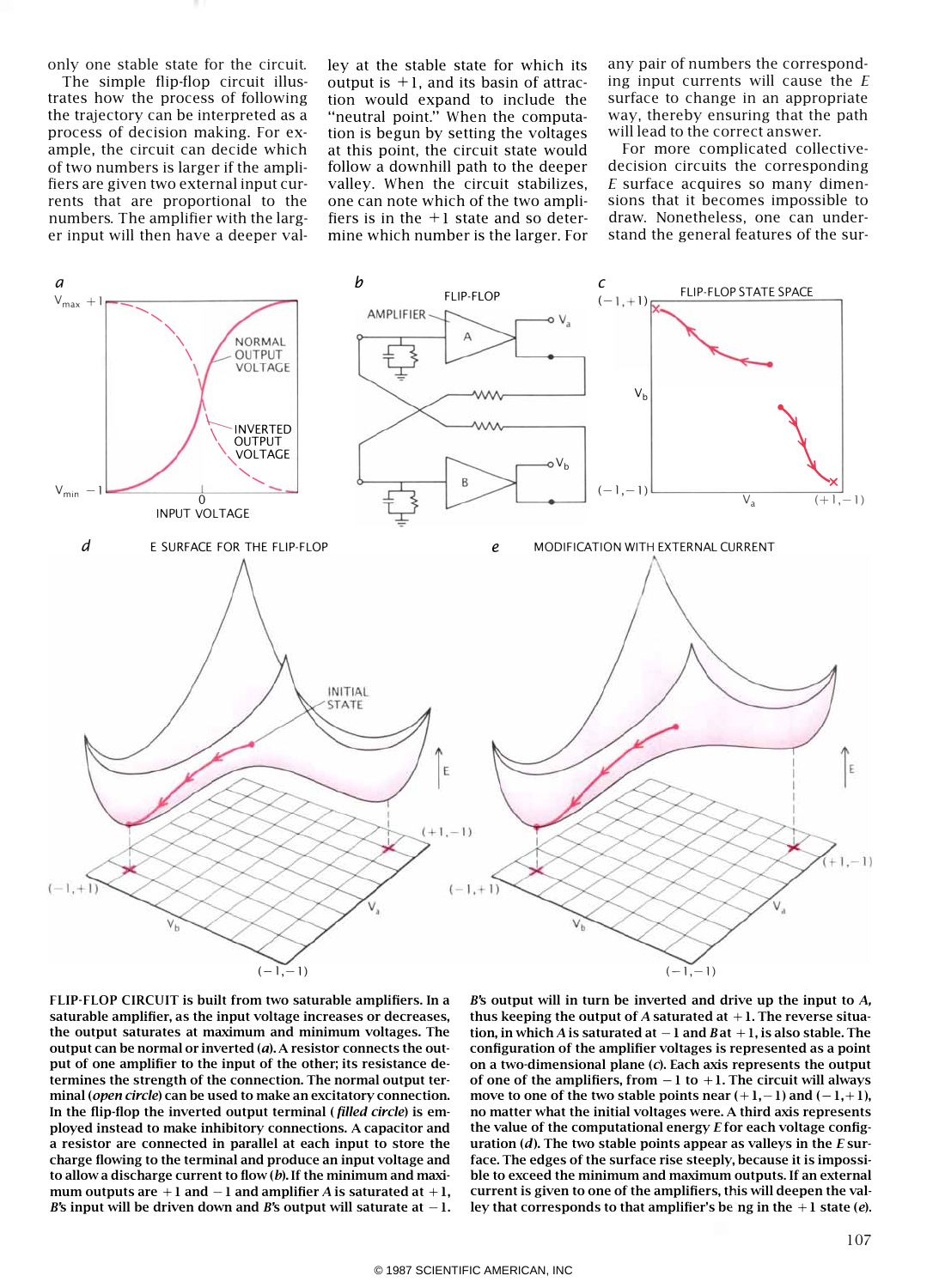face and use these as a guide to designing and understanding the circuits. For example, we can generalize from the  $E$  surface of the flip-flop to devise a collective-decision circuit that can solve the slightly more difficult problem of determining the largest number in a set of *n* numbers. The circuit can be thought of as an  $n$ -flop, consisting of  $n$  amplifiers, each of which is connected to all others with inhibitory connections of equal value. It would have n stable states and its  $E$  surface would have  $n$  valleys. When a set of input currents is supplied to its amplifiers, the deepest valley would develop for the state that has  $a + 1$  output for the amplifier receiving the largest input.

In both the flip-flop and the *n*-flop<br>there is a one-to-one relation be-<br>tween the number of emplifiers and there is a one-to-one relation between the number of amplifiers and the possible solutions, so that as the number of solutions gets larger, the size of the circuit does too. Is it possible to design a collective circuit that can represent a greater number of solutions than there are amplifiers? Such circuits do indeed exist. They have stable states that consist of configurations of amplifiers in the  $+1$ 





state. This is a more economical use of amplifiers, just as the Roman alphabet is more economical than Chinese ideographs in its use of symbols to encode words.

In 1984 we discovered that networks of this type could rapidly compute good solutions to optimization problems such as the task-assignment problem mentioned above. As an example, imagine you are supervising the job of reshelving books for a large library. You have a number of assistants to do this for you. Each one is familiar with each collection-history, physics and so on-but to varying degrees. Thus Jessica can shelve six books per minute in geology, four per minute in physics and so on, whereas George can shelve one book per minute in geology, eight per minute in physics and so on. You must assign one category to each assistant. How should you assign the tasks so that the total rate of reshelving the books is as high as possible?

One could attack the problem by brute force, trying out every possible combination in sequence. But if there are many assistants and collections, one would soon be overwhelmed by the number of possibilities. If there are n categories of books and n assistants, the number of possible solutions would be the factorial of  $n$ , or  $n(n-1)(n-2)...1$ . There are better iterative digital-computer algorithms that can arrive at an answer in a time period proportional to  $n$  cubed. The computation could be done even faster, however, if one could take full advantage of the problem's essence: the fact that the proper assignment of each worker depends on the capabilities of every other worker. Ideally the mutual dependencies should be considered simultaneously. It is precisely this kind of computation that can be done quickly and efficiently by a collective-decision circuit.

I he data in the task-assignment he data in the task-assignment shelving rates. These data can be arranged in a table, in which each row contains the rates for an individual assistant and each column represents a book category. An assignment of tasks can then be thought of as the choice of  $n$  elements in the table, with the constraint that there can be one and only one element chosen in each row and column, because only one assistant can be assigned to each category. The best solution has the highest sum of rates for the chosen assistants.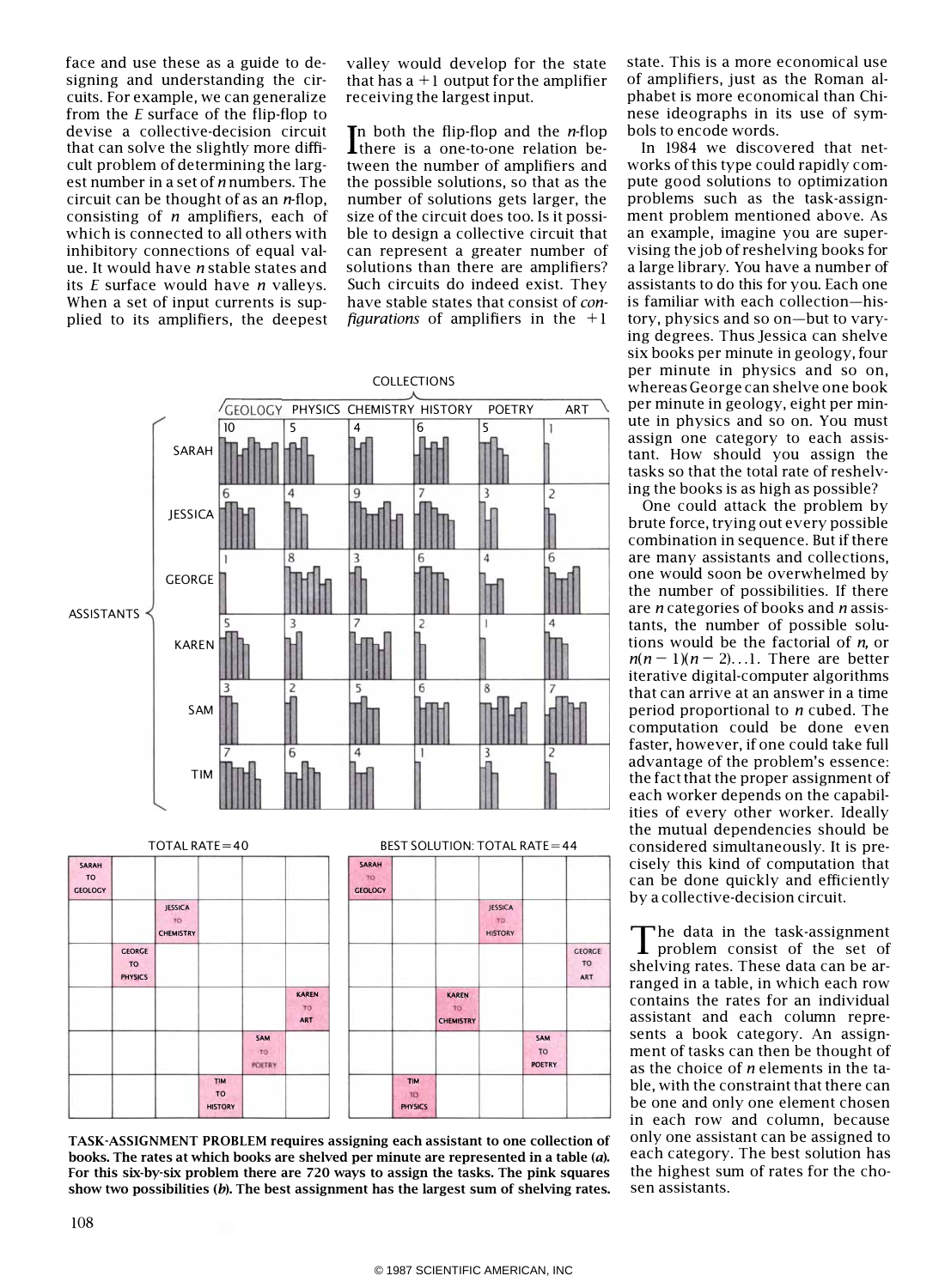

OPTIMIZING CIRCUIT to solve the task-assignment problem consists of a network of interconnected  $n$ -flops. The amplifiers in each row and column are linked by inhibitory connections, which provide the constraint that only one amplifier in any given row and column can be in the  $+1$  state. Because each of the 36 amplifiers in this network inhibits 10 other amplifiers, there are

360 connections altogether. The diagram depicts the connections for one of the amplifiers. The amplifiers receive input currents proportional to the shelving rates. The amplifiers that correspond to the best solution-the combination of inputs that add up to the largest sum--put out  $a + 1$  and the rest put out a 0. The  $+1$  outputs can drive a display, such as a light-bulb array.

We solved the problem by building an n-by-n array of amplifiers in which each row corresponds to an assistant and each amplifier in the row corresponds to a different task. The amplifiers in each row and column are linked by mutually inhibitory connections; this provides the constraint that only one assistant can be assigned to each collection, because if one of the amplifiers has  $a + 1$  output, the other amplifiers are inhibited. Another way of looking at the circuit is that each row and column is an  $n$ flop. These *n*-flops cannot function independently, however, because each amplifier belongs to two such nflops. As you will see below, this pattern of connections is the key to the circuit: it ensures that the circuit will have self-consistent stable states that

correspond to possible solutions to the problem.

What are the stable states of this network and what does its E surface look like? The stable states consist of configurations of 36 amplifiers in which there are six amplifiers with  $+1$  outputs, with one and only one such amplifier in any row or column. In a six-by-six array the number of these stable states is 720, or 6 factorial. The  $E$  surface for the circuit has valleys of equal depth for each of the 720 possibilities. An input current proportional to the shelving rate of each assistant for each collection is fed to the corresponding amplifier. The valley for each possible solution becomes deeper by an amount proportional to the sum of its corresponding shelving rates.

The network carries out the computation by following a trajectory down the  $E$  surface. In the final configuration the circuit usually settles into the deepest valley, which is the correct choice because it corresponds to the task assignment that has the highest total shelving rate. In simulation studies we have shown that this particular circuit will almost always find the best solution to the problem, and a slightly more complex circuit will always find the best solution.

One reason we are interested in studying this type of circuit is that perceptual problems can often be expressed as an optimization. Our senses gather a large set of information about the external world-information that is inevitably imprecise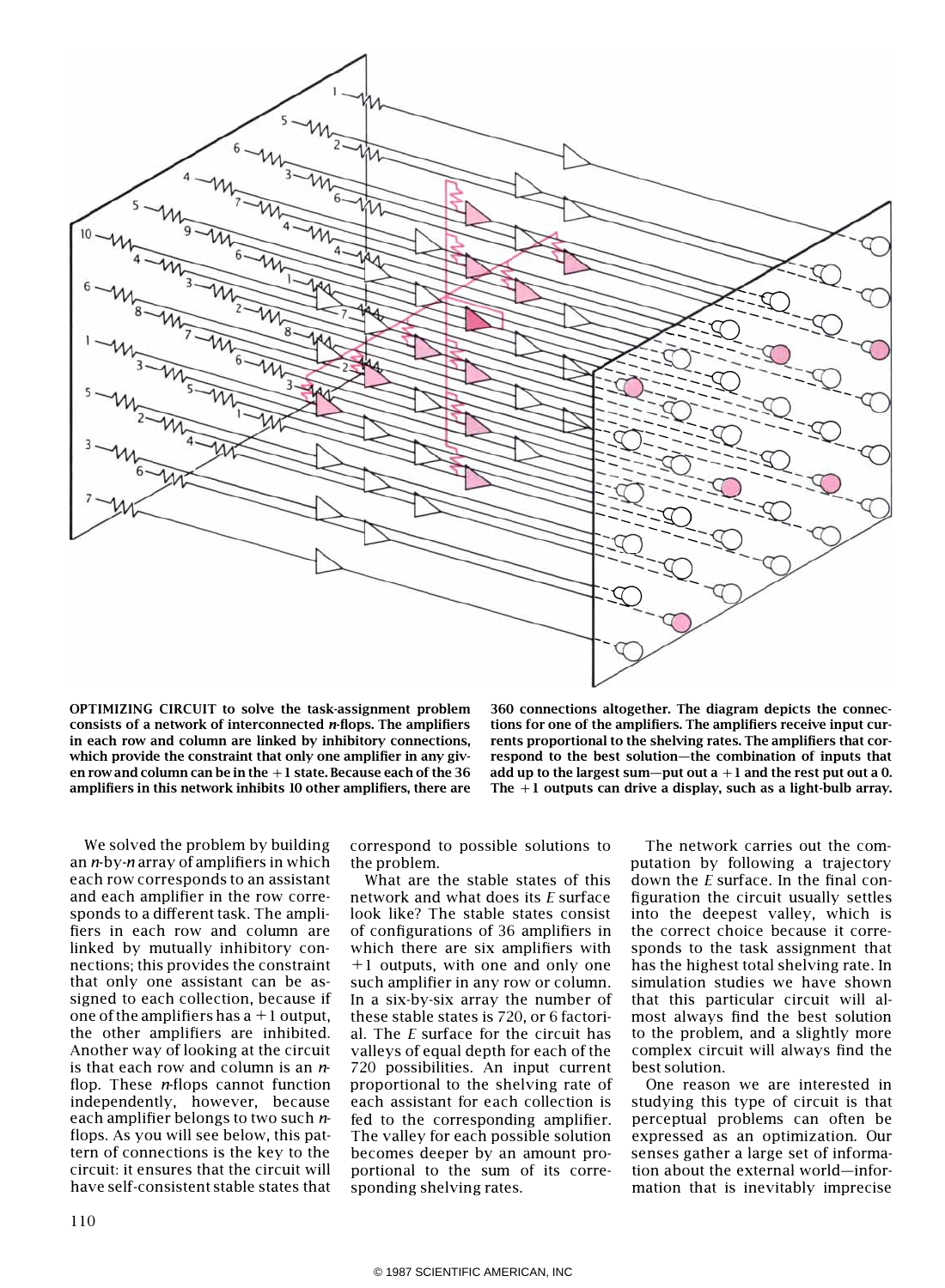### Save 20% on these new titles from W. H. Freeman and Company

The book publishing arm of Scientific American

## Vertebrate Paleontology and Evolution



Robert Carroll, REDPATH MUSEUM, McGILL UNIVERSITY

"A real tour de force." -Leo Laporte,

University of California, Santa Cruz

Vertebrate Paleontology and Evolution is the first detailed, authoritative review of the fossil record in twenty years. Incorporating the latest discoveries and newest ideas about evolutionary processes, it provides complete, current data on all fossil groups and examines each in terms of classification, skeletal and functional anatomy, way of life, distribution in time and space, and interrelationships with other groups. Featuring more than 1700 illustrations and a massive bibliography containing nearly 1500 citations, this is an indispensable reference to the fascinatihg history of fossil vertebrates through 600 million years of evolution.

698 pages, 1779 illustrations Regular Price \$52.95 YOUR PRICE \$42.59

## Five Kingdoms An Illustrated Guide to the Phyla of Life on Earth



Second Edition

Lynn Margulis, BOSTON UNIVERSITY Karlene V. Schwartz, UNIVERSITY OF MASSACHUSETTS, BOSTON Foreword by Stephen Jay Gould

This profusely illustrated guide classifies all life on Earth into the 92 phyla that make up nature's five great kindgoms: Prokaryotae, Protoctista, Fungi, Animalia, and Plantae. The Second Edition is completely up-to-date and includes three newly-recognized phyla-

## Tilings and Patterns

Branko Griinbaum, UNIVERSITY OF WASHINGTON Geoffrey C. Shephard, UNIVERSITY OF EAST ANGLlA, ENGLAND

This is the first comprehensive and systematic approach to the classification and enumeration of tilings. "I am enormously impressed .... Will be the definitive reference on tiling

including the first new animal phylum to be acknowledged in 30 years—and incorporates new ideas in both protoctistan and bacterial relationships. The Second Edition includes bibliographies, an appendix listing the phylum and common name of some 1000 genera, a glossary of technical terms, and an extensive index.

416 pages, 421 illustrations Regular Price \$35.95 YOUR PRICE \$28.79



theory for many decades. Not only does the book bring together older results that have not been brought together before, but it contains a wealth of new material .... I know of no comparable book." - Martin Gardner

700 pages, 1,406 illustrations Regular Price \$59.95 YOUR PRICE \$47.99



## Molecular Cell Biology

James Darnell, ROCKEFELLER UNIVERSITY Harvey Lodish, INSTITUTE FOR BIOMEDICAL RESEARCH and M. l. T.

David Baltimore, DIRECTOR, WHITEHEAD INSTITUTE FOR BIOMEDICAL RESEARCH, and M. l. T.

Darnell-Lodish-Baltimore's Molecular Cell Biology is the new standard in the field, offering the most authoritative and up-to-date treatment of cell biology and molecular

genetics available today. "A didactically effective and intellectually elegant work .... An exceptionally versatile book [that] will meet the needs of both students and more advanced investigators and teachers...." -Thoru Pederson, in *Cell* (12/5/86)

1,187 pages, 1,248 illustrations Regular Price \$42.95 YOUR PRICE \$34.59

| Please send me:                                                                                                                 |             |                             |                      |        | $\Box$ I enclose a check made payable to W. H. Freeman and Company                     |               |  |  |  |
|---------------------------------------------------------------------------------------------------------------------------------|-------------|-----------------------------|----------------------|--------|----------------------------------------------------------------------------------------|---------------|--|--|--|
| Quan                                                                                                                            | <b>ISBN</b> | Title                       | Special<br>Low Price | Amount | $\Box$ Charge my:                                                                      |               |  |  |  |
|                                                                                                                                 | 1822-7      | Vertebrate Paleontology     | \$42.59              |        |                                                                                        | <b>Bridge</b> |  |  |  |
|                                                                                                                                 | 1885-5      | Five Kingdoms               | \$28.79              |        | $\Box$ VISA<br>$\Box$ MasterCard<br>$Account$ $*$                                      |               |  |  |  |
|                                                                                                                                 | 1193-1      | <b>Tilings and Patterns</b> | \$47.99              |        | Expiration date<br>Signature_<br>$\overline{\phantom{a}}$                              |               |  |  |  |
|                                                                                                                                 | 1448-5      | Molecular Cell Biology      | \$34.59              |        | (Credit card orders must be signed)                                                    |               |  |  |  |
| <b>TOTAL</b><br>Add \$1.50 for shipping and handling,<br>plus \$1.00 for each additional book<br>Sales tax (NY, NJ, CA, and UT) |             |                             |                      |        | Name                                                                                   |               |  |  |  |
|                                                                                                                                 |             |                             |                      |        | <b>Address</b>                                                                         |               |  |  |  |
|                                                                                                                                 |             |                             |                      |        |                                                                                        | 0313          |  |  |  |
| <b>FINAL TOTAL</b>                                                                                                              |             |                             |                      |        | Mail to: W. H. Freeman and Company<br>4419 West 1980 South, Salt Lake City, Utah 84104 |               |  |  |  |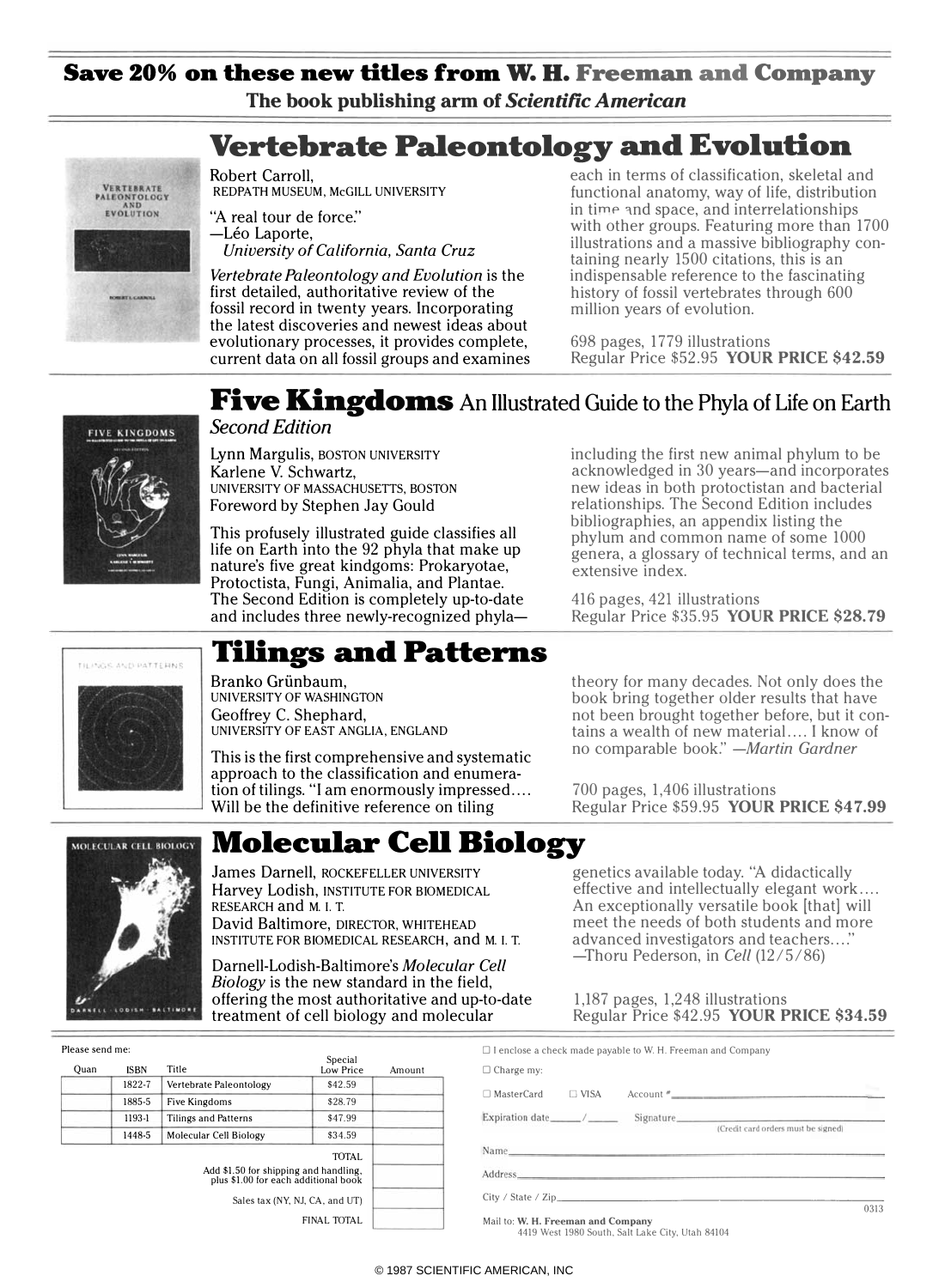and "noisy." The edge of an object might be hidden behind another object, for example. We know, however, that the edges of objects are continuous, and just because we cannot see an edge does not make us wonder whether the object has changed its shape. Our interpretation of the information is constrained by what we already know.

This knowledge can often be represented as a set of constraints, similar to those in the task-assignment problem, and express it in an E function. The perceptual problem then becomes equivalent to finding the deepest valley in the E surface. For example, Cristof Koch, Jose Marroquin and Alan Yuille, who were then at the Massachusetts Institute of Technology, showed how several important problems in computer vision could be cast as an optimization problem and solved by a collectivedecision circuit in which knowledge of the real world had been imposed as a set of constraints. Their circuit was able to take incomplete depth information of a three-dimensional world and reconstruct missing infor-

FEATURES ASSIGNED TO NODES

|      |              |               |              | 4             |              | 6            |
|------|--------------|---------------|--------------|---------------|--------------|--------------|
|      | <b>NAME</b>  | <b>HEIGHT</b> | <b>AGE</b>   | <b>WEIGHT</b> | <b>HAIR</b>  | <b>EYES</b>  |
| $-1$ | <b>SMITH</b> | <b>TALL</b>   | <b>OLD</b>   | <b>THIN</b>   | <b>BROWN</b> | <b>BLUE</b>  |
| $+1$ | <b>IONES</b> | <b>SHORT</b>  | <b>YOUNG</b> | FAT           | <b>BLOND</b> | <b>BROWN</b> |

 $1.12 - 1.2$ 

|                     |   | <b>NODES</b> |      |      |      |                            |      |  |  |
|---------------------|---|--------------|------|------|------|----------------------------|------|--|--|
|                     |   |              |      |      | 4    |                            | 6    |  |  |
| <b>RIES</b><br>MEMO | A | $+1$         | $+1$ | $+1$ |      | ۰.                         |      |  |  |
|                     | B | $+1$         | - 1  | $+1$ | $+1$ | $\overline{\phantom{a}}$ . | $+1$ |  |  |
|                     | C | $+1$         | $+1$ | $-1$ | $+1$ |                            |      |  |  |



ASSOCIATIVE MEMORY with six nodes, or "neurons," is linked by excitatory (solid line) and inhibitory (broken line) connections. The number of lines in each link represents the strength of the connection; each solid line represents a connection strength of  $+1$ and each broken line represents a strength of  $-1$ . Each node might represent a characteristic of a person, as is shown in the table (*a*). Suppose one wants to store three memories, or sets of characteristics (b). The nodes that are supposed to be in the  $+1$  state are given an excitatory link to the other  $+1$  nodes and an inhibitory link to the  $-1$  nodes. To store information about all three memories one simply adds up the connections (c). For example, the link between nodes 2 and 4 is  $(-1) + (-1) + (+1)$ , or  $-1$ . When the circuit is turned on for memory A, the network produces (d) the correct pattern of nodes in the  $+1$  state (*red*) and  $-1$  state (*blue*). The pattern is self-consistent: at each node the positive (red) and negative (blue) incoming currents always add up to have the same sign as the node itself. If the network is given partial data—about a thin, short Jones, for example-it will go into a stable state from which one can retrieve the entire memory.

mation such as the locations of the edges of objects.

Another particularly interesting  $\blacktriangle$ application for collective-decision circuits is associative memory, which is a form of optimization problem. An associative memory is different in principle from a digitalcomputer memory. A conventional computer stores information by assigning addresses, which identify the physical locations where the data will be stored in hardware, such as a sector or track on a floppy disk. When the central processor requires a piece of data, it issues an instruction to read the data at a particular address. The address itself contains no information about the nature of the data stored there.

Now reflect for a moment about your own memories. If you think of a particular friend, you will remember many facts-name, age, hair color, height, job, hobbies, schooling, family, house, shared experiences and so forth. These facts are somehow combined to form your memory of the individual. There is no notion of storage address in the way you retrieve such information from your memory. Instead pieces of the information itself are used in place of an address.

Associative memory is an idea that came from psychology, not electrical engineering. Fruit flies and garden slugs have associative memories. Indeed, the fact that such relatively simple nervous systems display the phenomenon suggests that it must be a natural-almost spontaneousproperty of neuron ensembles. It seems reasonable to ask whether associative memory could also be achieved in networks of artificial neuronlike devices. In the 1970's a number of investigators, including James A. Anderson of Brown University and Teuvo Kohonen of the University of Helsinki, developed mathematical models of associative memory. The concept of the  $E$  surface provides a means to understand and study associative-memory circuits built of saturable amplifiers.

How would one make a collectivedecision circuit behave like an associative memory? Consider a space of many Cartesian coordinates in which each axis is labeled with some attribute a person might have. One axis might refer to height, one to hair color, one to weight, one to sailing experience, one to the first name of the individual, one to city of residence and so on. Any point in the space de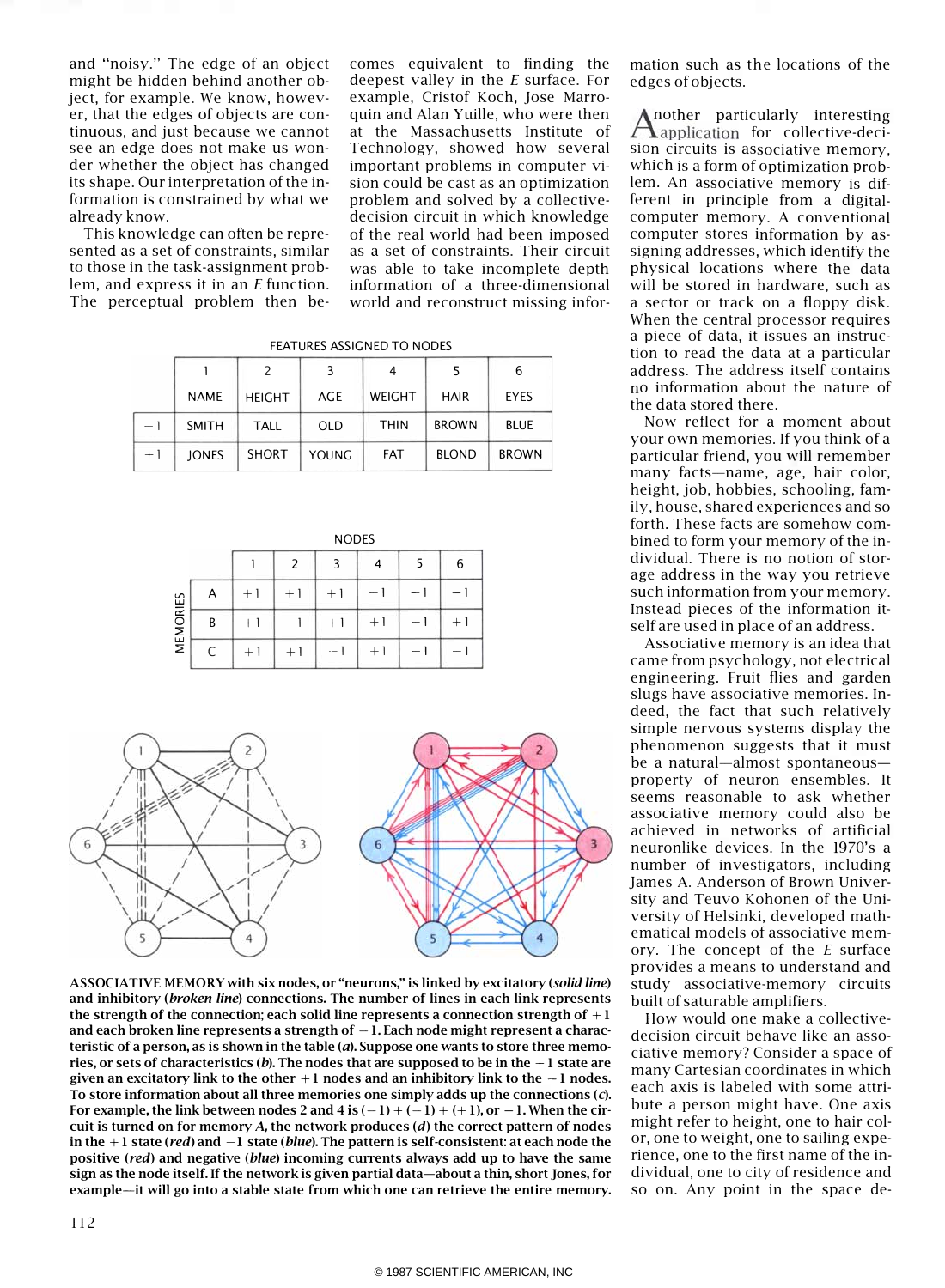scribes the characteristics of a hypothetical possible individual. Each of your friends is represented by a particular point in the space. Because you have very few friends compared with the set of all possible individuals, if you put a mark at the position of each of the people you know, you will have marked a very few points in a large space. When someone gives you partial information about a person-for example color of hair and weight but not name-this describes an approximate location in the space of possible people. The idea of an associative memory is to find the friend who best matches the partial data.

collective-decision circuit such **Las the one described for the task**assignment problem could perform as an associative memory if the E surface can be shaped to have valleys, or stable points, at the places that correspond to particular memories. A pattern of input voltages corresponding to a partial memory would be supplied to the amplifiers and the circuit would then follow a trajectory to the bottom of a local valley in the  $E$ terrain and read out the output state of the amplifiers as the stored memory. Unlike the task-assignment circuit, in which the connections are highly regular because of the simple global rules that constrain the problem, in an associative memory the connections are irregular and the stable points are scattered somewhat at random because the memories need not have any particular relationship among themselves. To construct an associative memory, therefore, one must find connections between amplifiers such that the many desired memories are represented simultaneously by the circuit's stable states.

A simple associative memory of six interconnected amplifiers illustrates how information can be stored in such a network [see illustration on opposite page]. The memory states of the system could be described as sixbit binary words, in which each bit corresponds to one of the two possible saturated output states of an amplifier,  $+1$  and  $-1$ . For example, memory  $A$  is  $(+1, +1, +1, -1, -1, -1)$ . As with the flip-flop circuit, a state can be stable only if it is self-consistent. This is accomplished by ensuring that each amplifier with a  $+1$  output has an excitatory connection to the input of every other amplifier that has  $a + 1$  output and an inhibitory connection to the input of each amplifier that has  $a - 1$  output, and



VLSI COLLECTIVE-DECISION CIRCUIT was designed in 1985 at the California Institute of Technology by Massimo Sivilotti, Michael R. Emerling and Carver A Mead. It contains 22 amplifiers, which are the lighter-color components along the diagonal. The devices filling the rest of the square provide the connections, which can be programmed to make the chip an associative memory. The size of the chip is six by six millimeters.

vice versa for amplifiers that have  $-1$  outputs. All the inputs to an amplifier are added up to give a big signal with the correct sign. If one looks at the  $E$  surface for this associative memory, one will find that the connections have created a valley at the location of the memory.

Because the data are distributed in the pattern of the connections in the circuit, many other memories can be overlaid in the same circuit. It is merely necessary to calculate the connections separately for each memory and add them to the connections for the memories already in storage. This simple additive rule works quite effectively as long as not too many of the same connections are shared among many memories. Problems arise if memories are too similar or too numerous; the valleys on the E surface get too close and begin to interact. (The number of unrelated memories that can be stored effectively is about 15 percent of the number of "neurons" in the circuit.) There are cleverer schemes that can store a larger number of memories or memories that are more similar.

The associative memory described above requires only local information about two linked "neurons" in

order to modify the strength of the existing connection between them. This is appealing because it offers a theory of associative memory that is consistent with a biological model proposed more than 30 years ago by Donald O. Hebb. Hebb postulated that biological associative memory must reside in the synaptic connections between nerve cells and that the process of learning and memory storage involves changes in the strength with which nerve signals are transmitted across individual synapses. According to his theory, synapses linking pairs of neurons that are simultaneously active become stronger, thereby reinforcing those pathways in the brain that are excited by specific experiences. As in our associative-memory model, this involves local instead of global changes in the connections. The Hebbian synapse had long eluded actual observation, but recently several investigators have reported evidence for such mechanisms in the brain.

**M** ploring how to fabricate and use any laboratories are now exdevices for collective computation. A variety of prototypes have already been built with microelectronic and